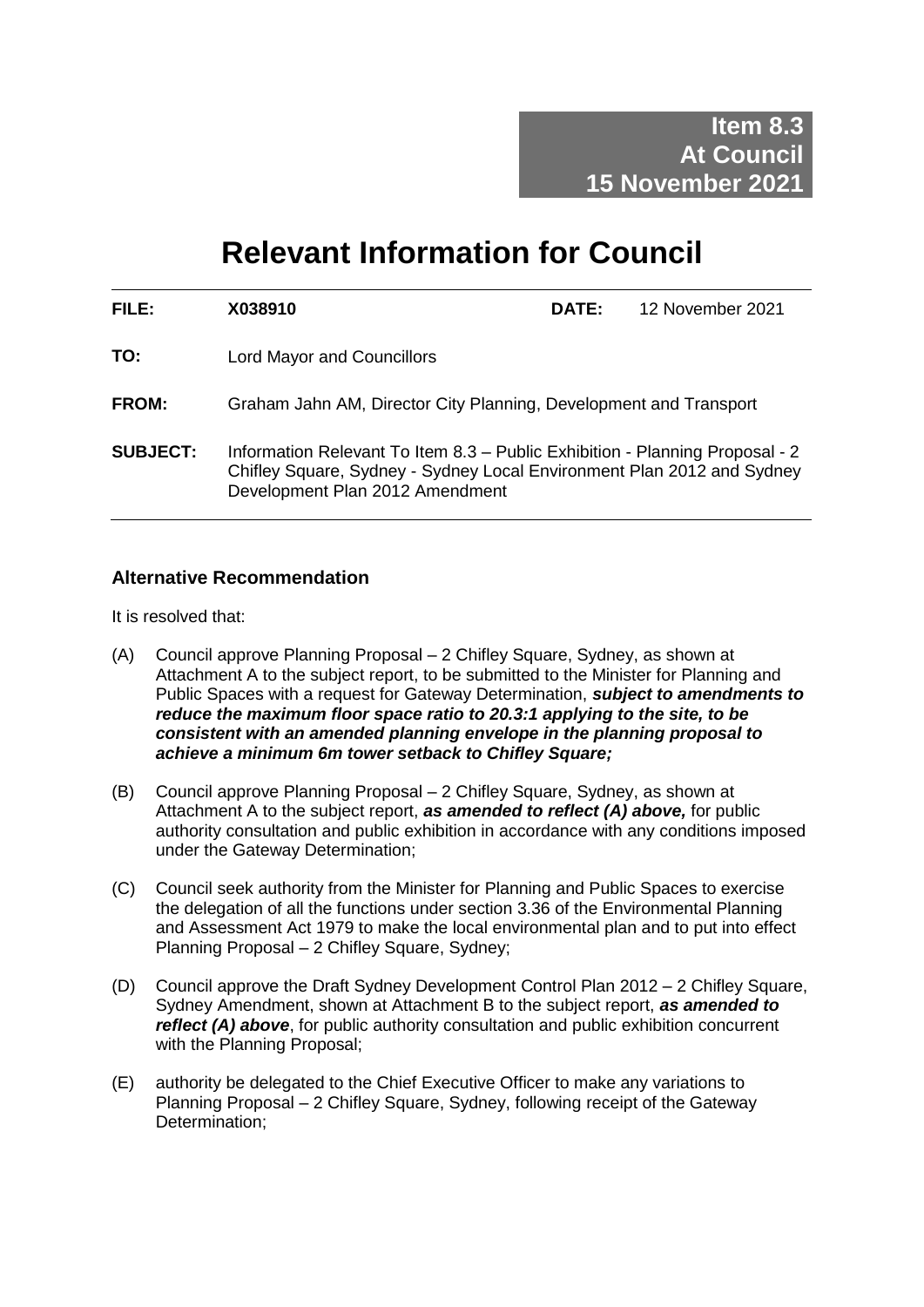- (F) authority be delegated to the Chief Executive Officer to make any minor variations to Draft Sydney Development Control Plan 2012 – 2 Chifley Square, Sydney Amendment to correct any drafting errors or ensure it is consistent with the Planning Proposal following the Gateway Determination;
- (G) authority be delegated to the Chief Executive Officer to prepare a draft planning agreement in accordance with the letter of offer dated 27 October 2021 at Attachment C to the subject report and the requirements of the Environmental Planning and Assessment Act 1979, to be exhibited concurrently with the Planning Proposal.

## **Background**

Concerns were raised at the Central Sydney Planning Committee briefing on 4 November 2021 regarding the stepped setback of the planning envelope above the podium where it adjoins Chifley Square, and potential visual and amenity impacts that this could cause.

A request was made to investigate increasing the setback of the planning envelope above the podium to Chifley Square from a 2 metre to a continuous 6 metre minimum setback, resulting in an increased setback for the tower element fronting Chifley Square.

In relation to the subject report, the Central Sydney Planning Committee, at their meeting of 11 November 2021, resolved to amend the planning proposal to reduce the maximum floor space ratio to 20.3:1 applying to the site, to reflect the amended planning envelope.

## **Consideration of proposed changes to the planning proposal**

City staff analysed the impacts an increased setback would have on the proposed planning controls for the site. To accommodate the increase in setback the proposed changes would reduce the proposed maximum floor space ratio and gross floor area that could be achieved for the site as follows:

- maximum floor space ratio reduced by 0.1:1, from maximum 20.4:1 to 20.3:1; and
- maximum gross floor area reduced by approximately 500sqm, from 131,391sqm to approximately 130,891sqm.

The images below show a comparison of the two envelopes, the draft development control plan and the potential amendment: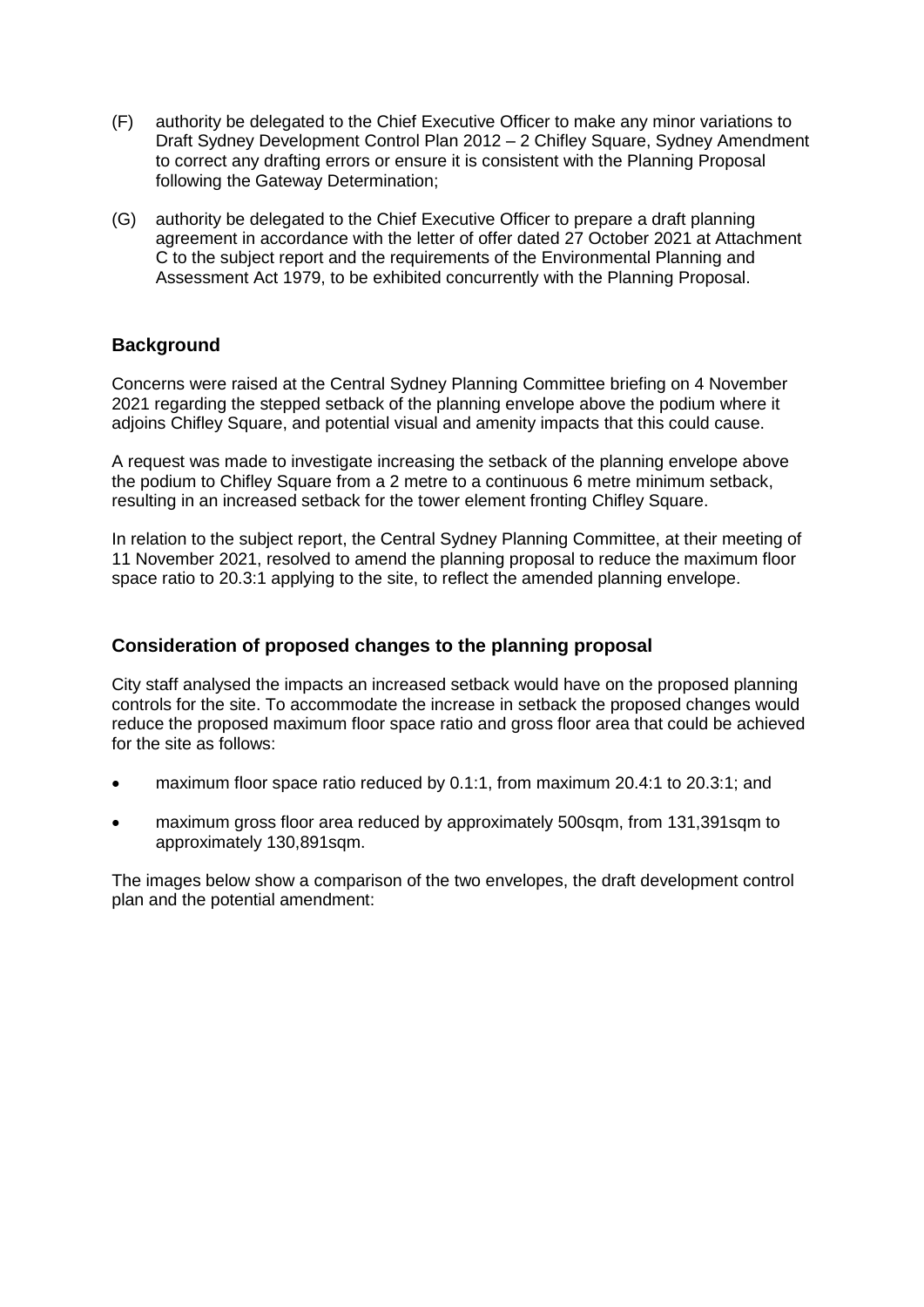

Draft DCP



 $\mathbf{I}$ 





Draft DCP

**Potential Amendment**